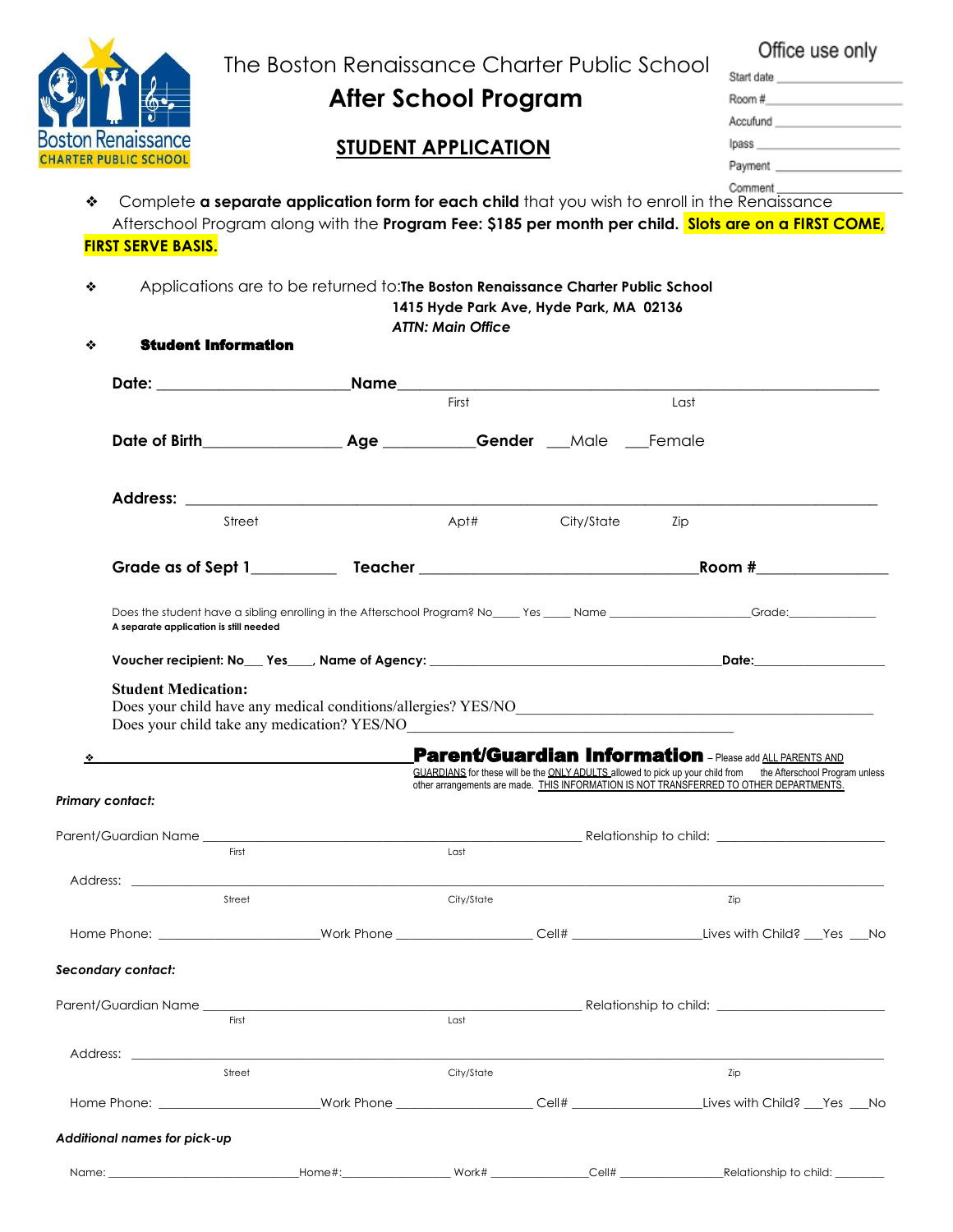| Name: when the contract of the contract of the contract of the contract of the contract of the contract of the contract of the contract of the contract of the contract of the contract of the contract of the contract of the | Home#: | Work# | Cell# | _Relationship to child: _______ |
|--------------------------------------------------------------------------------------------------------------------------------------------------------------------------------------------------------------------------------|--------|-------|-------|---------------------------------|
| Name: the contract of the contract of the contract of the contract of the contract of the contract of the contract of the contract of the contract of the contract of the contract of the contract of the contract of the cont | Home#: | Work# | Cell# | Relationship to child:          |
| Parent/Guardian Signature only                                                                                                                                                                                                 |        |       |       |                                 |
| Signature                                                                                                                                                                                                                      |        |       |       | Date                            |

Print Name<br>By signing this document, you are in agreement with the BRCPS Afterschool Program policies.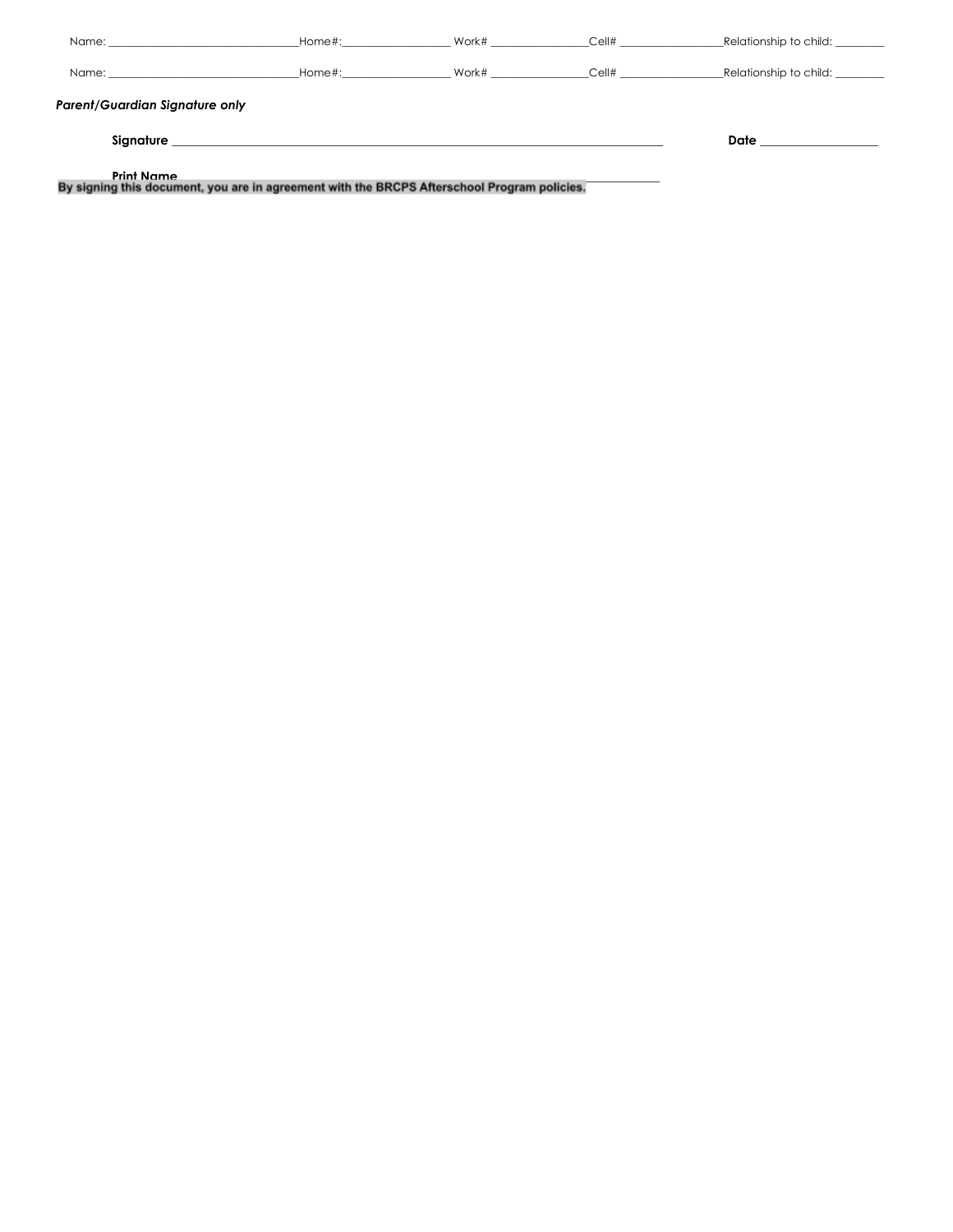#### **Policies for the B.R.C.P.S Afterschool Program**

The Renaissance Afterschool Program strives to provide a safe and active place for your children at a minimum cost to you. This handbook outlines several common questions/concerns that many parents/guardians have about the program. In order to ensure that you, the parent/guardian, agree with and have read our policies, your signature is required before your child can be enrolled into the program. Thank you in advance for your cooperation.

# **Program Hours**

The program will run from 3:30 pm – 6:00 pm Monday through Friday. There is no Afterschool care provided on Professional Development days, school closing and holidays (please refer to the School calendar).

### **Pick-up**

The names that you give on the application are the only adults that will be allowed to pick up your child from Afterschool unless prior arrangements are made. Anyone picking up your child must be at least 18 years of age with a valid identification. During the first two weeks of the program we will ask for a valid identification each time your child is picked up, even if we recognize the person picking up your child. After the two week period we will continue to ask for identification from anyone on the list we do not recognize. We will adhere to these policies very strictly.

#### **Late Pick up Fees**

If your child/children are not picked up by **6:00 pm** you will be assessed a late fee. This charge will be **\$1 a minute per child and will be due at the time of pick up**; these must be paid directly to the staff member in charge at the time. Failure to pay this fee will be treated in the same manner as failure to pay the monthly fee and may warrant suspension/termination. We understand the various traffic problems associated with getting in and out of Boston, we also expect you to arrive in a timely manner to pick up children.

# **Program Cost**

\$185 per month per student

#### **Voucher Program**

We are an approved childcare provider through Child Care Choices of Boston. If you need assistance paying for After School, please contact CCCB at (617) 542-5437. Please be advised that our policies apply to all voucher recipients. Please contact the Afterschool Coordinator if you are making any outside arrangements for payment. Cancellation policy applies to all voucher recipients. A 2 week written noticed is needed to cancel services.

# **Payment Policy**

Parents/guardians must pay each month – NO EXCEPTIONS. The fee is due the first day of each month. If a parent/guardian has not paid by the end of that first week (7 days) a notice will be given to the parent/guardian. **After the 7th day a late fee of**

**\$10 will be added to the total monthly payment.** The late fee will be assessed each month after the 7th day. The parent/guardian will then have another three (3) days to pay. If no payment is received within ten (10) days of the first of the month, the Afterschool program will suspend that student from the program. Once the balance is paid, the student may be readmitted to the program if a space is still available, reserving the option to offer the space to a student from the waiting list. Please be aware unpaid fees can result in the school withholding report cards, transfer information or library privileges.

# **Payment Options**

- 1. Payments may only be made in the form of a check or money order. If a check is returned for insufficient funds, personal checks will no longer be accepted as a method of payment. Only money orders will be accepted. **Please include your child's name on the check/money order.**
- 2. Payments may be mailed to the Afterschool Coordinator or left in the lock box near security on the first floor.
- 3. Please DO NOT send money to school with your child
- 4. Please DO NOT give payments to your child's teacher

# **Cancellation Policy**

Two weeks written notice must be provided in order to withdraw from the program. Notices must be addressed to the Coordinator. All payments will be due until such written notice is received and confirmed by the Coordinator.

#### **Billing and Collections Procedure**

It is the parent/guardians responsibility to pay each month. We will make an effort to remind parents with in the first 7 days. Failure to pay may result in suspension from the program and reporting your account to a collection agency.